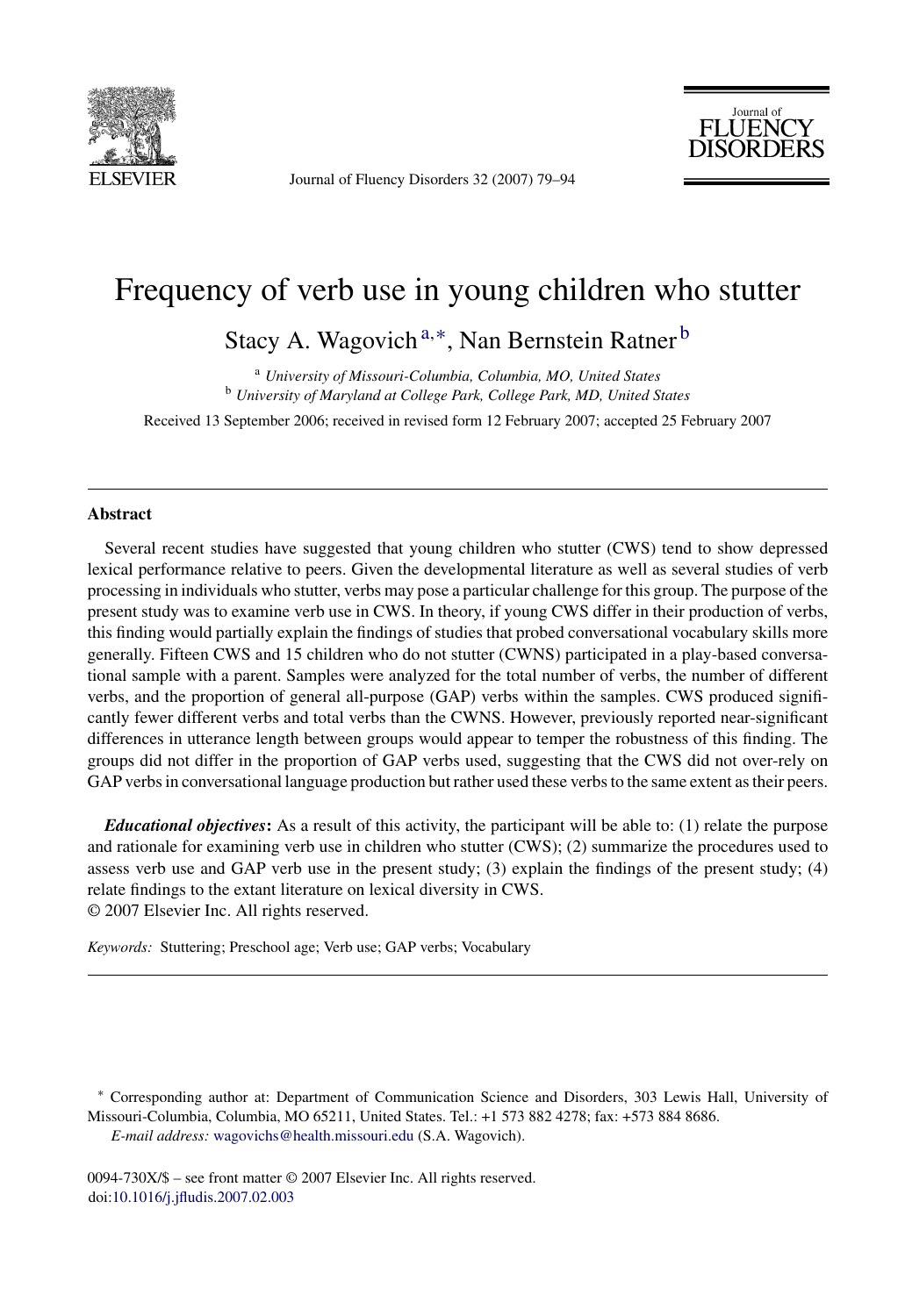## **1. Introduction**

There is a longstanding literature that has examined whether the language abilities of children who stutter (CWS) are equivalent to those of children who do not stutter (CWNS; e.g., see [Bernstein Ratner, 1997,](#page-13-0) for a review). The need to more closely examine lexical features of language produced by CWS is motivated by several recent findings suggesting depressed lexical performance of CWS relative to peers [\(Anderson & Conture, 2000;](#page-13-0) [Bernstein Ratner & Silverman,](#page-14-0) [2000;](#page-14-0) [Pellowski & Conture, 2005;](#page-15-0) [Silverman & Bernstein Ratner, 2002;](#page-15-0) see [Hall, 2004,](#page-14-0) for a discussion).

For example, [Bernstein Ratner and Silverman \(2000\)](#page-14-0) assessed 15 CWS, each of whom was within 4 months post-onset of stuttering, and 15 normally fluent peers. A variety of language skills, including lexical skills, were examined through formal testing and language sample analysis. The results indicated that the CWS did not differ significantly from peers in their one-word receptive vocabulary scores, but they had significantly lower expressive vocabulary scores than the CWNS. Later inspection of the children's conversational vocabulary, using *vocd* ([Malvern & Richards,](#page-14-0) [1997;](#page-14-0) [Malvern, Richards, Chipere, & Duran, 2004\),](#page-14-0) a measure of lexical diversity that takes into account differences in sample size across participants, revealed that the samples of CWS yielded significantly lower *vocd* values than those of CWNS ([Silverman & Bernstein Ratner, 2002\).](#page-15-0)

More recently, [Pellowski and Conture \(2005\)](#page-15-0) administered a lexical priming task to children, aged 3;0–5;11 years. They found that, though CWNS benefited from a semantically related prime, demonstrating faster speech reaction times when a prime was presented, CWS did not display the same advantage under the prime condition. The authors interpreted these findings as suggestive of lexical encoding difficulties for CWS.

Young children who have *recently* begun to stutter are a particularly relevant population with respect to questions of the relationship between language and stuttering, because these children are in the early stages of their language development; the interaction between language learning and stuttering is most likely to be seen during this crucial time in development. Although there is a sizable and growing body of studies examining vocabulary performance of CWS on standardized measures (e.g., [Anderson & Conture, 2000;](#page-13-0) [Anderson, Pellowski, & Conture, 2005;](#page-13-0) [Bernstein Ratner & Silverman, 2000;](#page-14-0) [Murray & Reed, 1977;](#page-14-0) [Ryan, 1992, 2001; Westby, 1974\)](#page-15-0) and conversational language samples (e.g., [Silverman & Bernstein Ratner, 2002;](#page-15-0) [Watkins & Yairi,](#page-15-0) [1997;](#page-15-0) [Watkins, Yairi, & Ambrose, 1999;](#page-15-0) [Westby, 1974\),](#page-15-0) to our knowledge, none have explored the underlying qualities of the words that comprise the lexicon of CWS.

#### *1.1. Acquisition and use of verbs*

Verbs, or action words, are a particularly interesting class for exploration of observed lexical differences. The developmental literature suggests that verbs are more difficult than nouns for young children developing language (e.g., [Camarata & Leonard, 1986;](#page-14-0) [Gentner, 1978, 1982;](#page-14-0) [Gleitman, Cassidy, Nappa, Papafragou, & Trueswell, 2005;](#page-14-0) [Lidz & Gleitman, 2004\).](#page-14-0) For example, [Camarata and Leonard \(1986\)](#page-14-0) examined young, typically developing children between the ages of 1;8 and 2;1 years in the production of emerging consonants within each child's phonological repertoire. For each child, 10 nonword objects and 10 nonword actions were designed such that their phonological makeup consisted of emerging sounds within the child's repertoire. Object and action nonwords were matched for consonant and syllable structure. Following eight sessions involving exposure to the nonwords, children responded to post-test production probes of the target object or action. Results were that children produced emerging consonants less accurately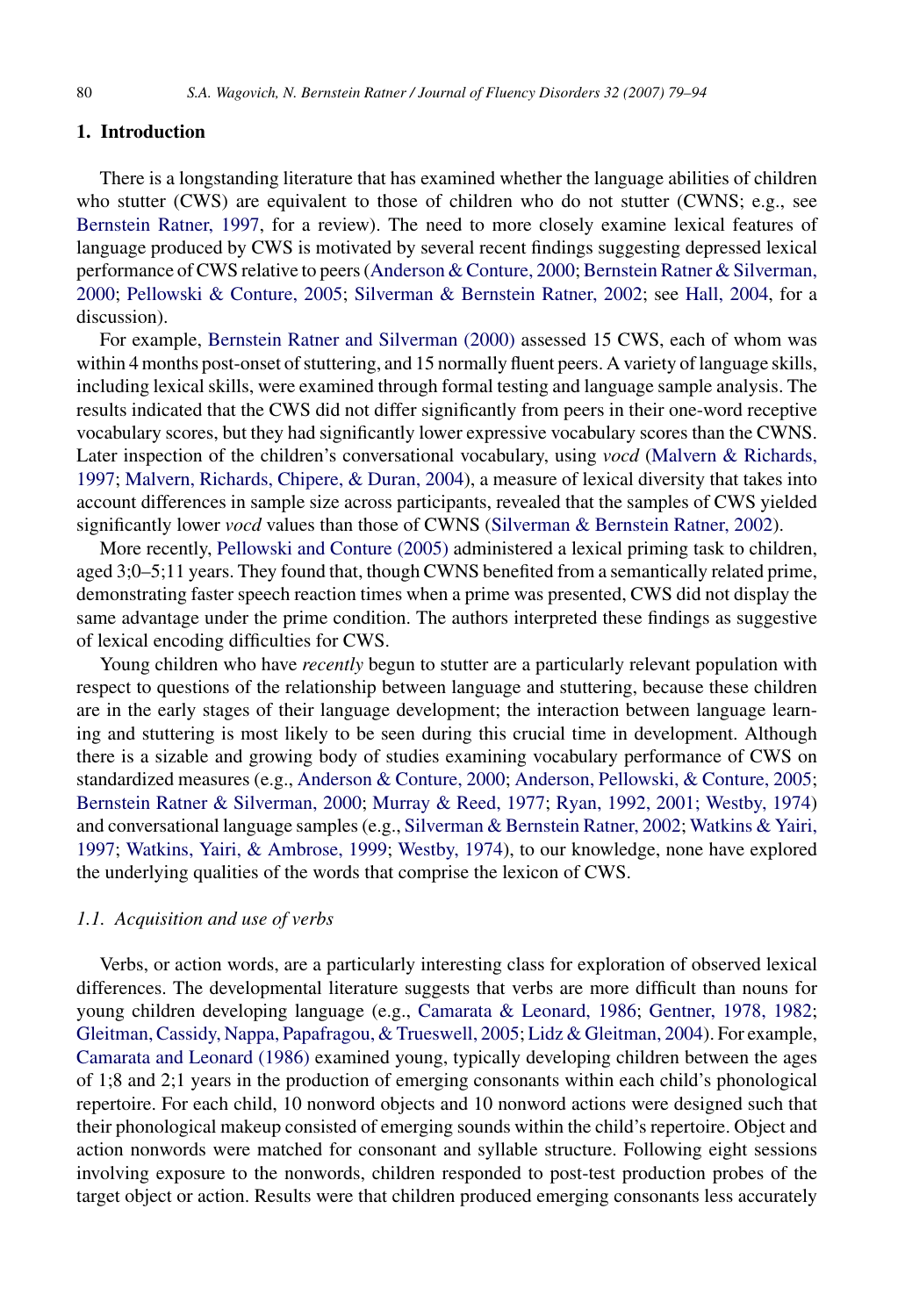in novel action words than in novel object words. The authors suggested that the results point to an interaction between phonology and semantics. Thus, the greater semantic complexity of action words manifests itself in a greater number of phonological errors on action words compared to object words.

First verbs tend to emerge later than first nouns in children's language development. One explanation for this observation is that, while nouns can be learned individually, following exposure to the concepts to which they are linked, verbs are learned based on an understanding of relationships between objects or ideas (e.g., see [Gentner, 1978, 1982, f](#page-14-0)or discussions). Thus, verb learning is critical from a developmental standpoint, because it plays a pivotal role in the conceptualization of the syntactic structure of utterances [\(Gentner, 1978, 1982; Gleitman et al., 2005; Gropen, 2000;](#page-14-0) [Lidz & Gleitman, 2004\).](#page-14-0) Verbs can be categorized into groups of similar meaning, such as verbs of giving, showing, creating, moving, etc. Verbs within categories tend to have the same argument structure, which can help a child infer syntactic information about a new verb, based on similar verbs the child already knows (see [Gropen, 2000,](#page-14-0) for a detailed discussion).

#### *1.2. GAP verb use*

An aspect of verb use, one that has been an area of focus within the specific language impairment (SLI) literature [\(Kelly, 1997;](#page-14-0) [Rice & Bode, 1993;](#page-15-0) [Thordardottir & Ellis Weismer, 2001;](#page-15-0) [Watkins,](#page-15-0) [Rice, & Moltz, 1993\),](#page-15-0) is the extent to which children rely on *general all-purpose (GAP) verbs*, high-frequency verbs that can take the place of more specific lexical items. For example, a child might choose *go*, a GAP verb that can take the place of a large set of more specific verbs, including *leave*,*ride*,*walk*, *drive*,*sail*, etc. GAP verbs are generally acquired early in development.[Campbell](#page-14-0) [and Tomasello \(2001\)](#page-14-0) have argued that children's development and use of GAP verbs (or "light" verbs) early on is most likely due to the frequency with which input to children contains these verbs. That is, one interpretation is that children use these verbs early because adults use them with much greater frequency and across a much greater range of contexts than more specific (or "heavy") verb choices. Another explanation, which is not mutually exclusive, is that children (as well as adults) rely to a greater extent on GAP verbs because it is more efficient to retrieve these verbs from the mental lexicon than a more specific verb. Whether or not either of these possibilities is correct, it is clear that children with typically developing language do, in fact, frequently use GAP verbs in their output (e.g., see [Goldberg, 1999, f](#page-14-0)or a discussion).

From a methodological perspective, studies of conversational verb use in CWS should consider the potential impact of GAP verbs on subsequent lexical diversity measurement. Given that GAP verbs are high frequency lexical items (suggesting quick lexical retrieval) and are motorically simple, monosyllabic words, one hypothesis is that CWS may rely on GAP verbs to a greater extent than normally fluent peers. That is, for CWS, the use of GAP verbs may not only serve as a linguistic strategy (i.e., making lexical retrieval more efficient), as it appears to for CWNS, but also serve as a motoric strategy for fluent speech production. Thus, if CWS use GAP verbs to a greater extent than CWNS, this finding would uncover at least one factor contributing to findings of reduced lexical diversity in CWS.

Studies of GAP verb use in children with SLI have sought to assess whether children with SLI differ from peers in their use of these verbs as a potential language production strategy ([Kelly,](#page-14-0) [1997;](#page-14-0) [Rice & Bode, 1993;](#page-15-0) [Thordardottir & Ellis Weismer, 2001;](#page-15-0) [Watkins et al., 1993\).](#page-15-0) These studies provide a methodological base for the present study, in that each resulted in a list of GAP verbs emerging from the samples. Although the methods by which the authors arrived at their lists varied somewhat, the word lists themselves are fairly similar.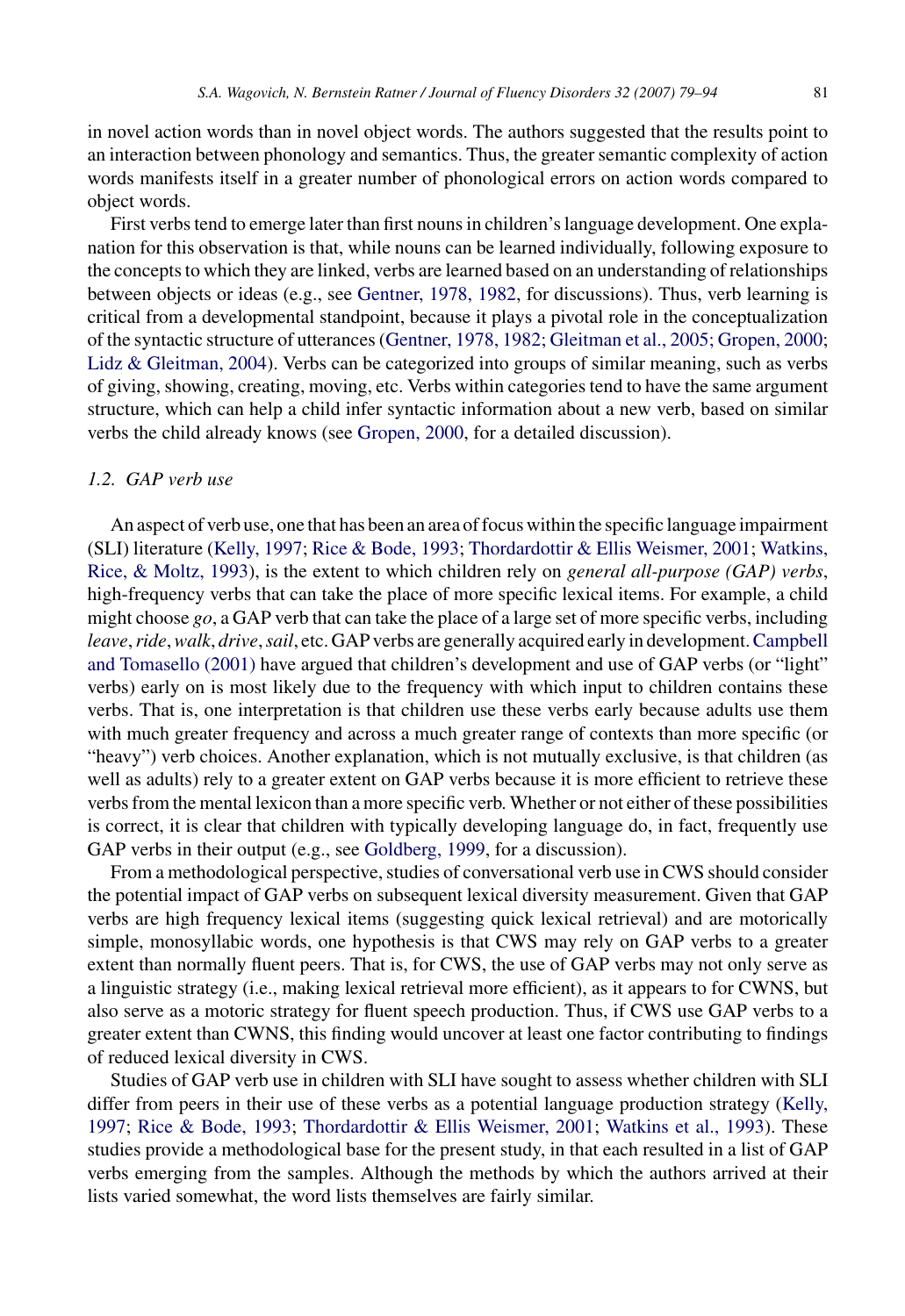#### *1.3. Verb use in individuals who stutter*

The extent of GAP verb use in CWS, as well as the range of verbs used by these children relative to normally fluent peers, is an important issue in several respects. First, as has been suggested within the developmental literature, the use of GAP verbs may serve to make language production more efficient, because these verbs are high frequency and motorically simple. It is possible, then, that CWS, in an attempt to remain fluent, may choose a motorically simple word choice over a more specific lexical item with greater phonological complexity. There has been some suggestion in the treatment literature that CWS may differ in the inferences they make about how to "change" their speech in order to produce fluent speech. [Onslow, Bernstein Ratner, and Packman](#page-14-0) [\(2001\),](#page-14-0) for example, found that two CWS who received treatment with response contingent stimulation (defined as "time-out") reduced the frequency of their stuttering; however, for one child, the reduction was accompanied by vowel duration changes in speech, and for the other child, the reduction was accompanied by a change in lexical diversity and language productivity (also see [Bonelli, Dixon, Bernstein Ratner, & Onslow, 2000;](#page-14-0) [Onslow, Packman, Stocker, van](#page-15-0) [Doorn, & Siegel, 1997\).](#page-15-0) Although the present study is not a treatment study, findings of [Onslow](#page-14-0) [et al. \(2001\)](#page-14-0) and [Bonelli et al. \(2000\)](#page-14-0) suggest that CWS, when not provided specific fluency strategies by a clinician, may infer the speech and language changes needed to produce fluent speech.

A second issue that highlights the importance of understanding verb use in CWS is that, if CWS are, in fact, using a greater proportion of GAP verbs than peers or a smaller range of different verbs overall, then previous findings of differences in vocabulary diversity overall may be impacted by the children's verb use, in particular. That is, the use of GAP verbs can have the effect of making a child's expressive vocabulary appear worse than it is. If CWS produce a higher proportion of GAP verbs than peers, traditional measures of lexical diversity, such as type-token ratio ([Templin,](#page-15-0) [1957\),](#page-15-0) number of different words ([Templin, 1957;](#page-15-0) [Watkins, Kelly, Harbers, & Hollis, 1995\),](#page-15-0) and *vocd* [\(Malvern & Richards, 1997\)](#page-14-0) would yield results suggesting poorer lexical skills. The same is true of verb use in general; if it were found that CWS use fewer verbs than CWNS, reduced verb use could be the underlying factor (or one of several factors) that results in the group differences observed in lexical diversity overall.

It appears that verb use has not been an area of focus in CWS, but several studies have employed tasks involving verb generation or syntactic processing in adults who stutter (AWS; [Bosshardt](#page-14-0) [& Fransen, 1996;](#page-14-0) [Cuadrado & Weber-Fox, 2003;](#page-14-0) [De Nil, Kroll, & Houle, 2001;](#page-14-0) [Prins, Main, &](#page-15-0) [Wampler, 1997\).](#page-15-0) For example, Prins et al. examined naming latency in AWS and normally fluent counterparts. They found that the AWS had significantly longer naming latencies than adults who do not stutter (AWNS), a difference which was six times longer for verb stimuli than for noun stimuli.

More recently, [Cuadrado and Weber-Fox \(2003\)](#page-14-0) administered a grammaticality judgment task to AWS and AWNS. The grammaticality judgments involved making yes/no decisions about verb agreement. Online and offline versions of the task were administered, and ERPs were measured during the online task. The investigators found that the AWS were significantly less accurate than AWNS in the online grammaticality judgment task, but there was no significant difference on the offline, paper-and-pencil task. In addition, ERP findings suggested that, while the ERPs of AWNS showed the predicted P600 pattern observed in previous investigations, the AWS showed an atypical P600 pattern, reduced in amplitude and limited to two anterior lateral sites of the right hemisphere. Thus, results suggest subtle difficulties in grammatical (verb agreement) processing in AWS relative to AWNS.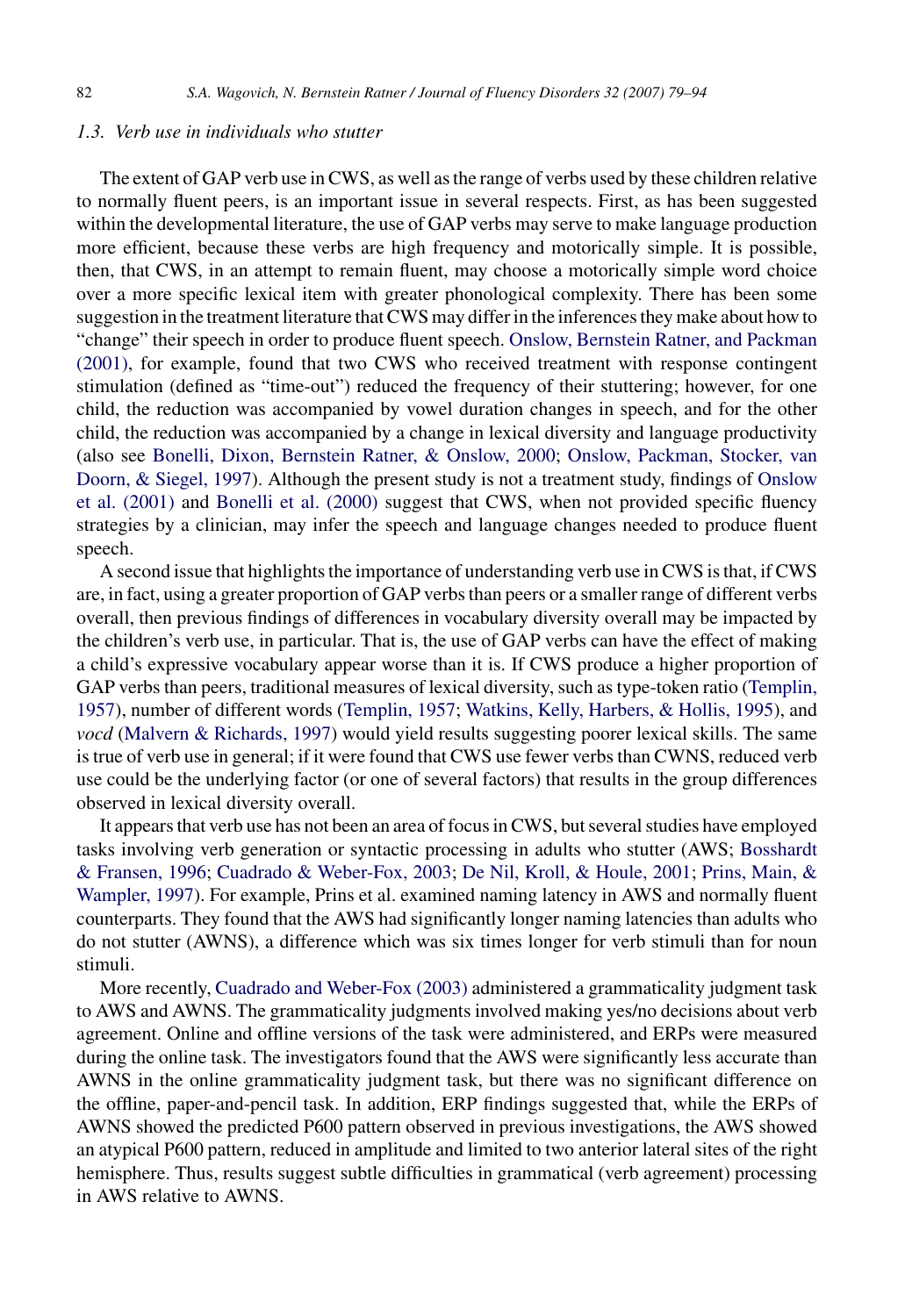In sum, then, given findings that (a) the acquisition of verbs represents a challenging linguistic milestone for typically developing children (e.g., [Gentner, 1978, 1982\),](#page-14-0) and (b) AWS appear to show some subtle differences in verb processing [\(Cuadrado & Weber-Fox, 2003;](#page-14-0) [De Nil et al.,](#page-14-0) [2001; Prins et al., 1997\),](#page-14-0) examination of lexical diversity of verbs in CWS would appear to be an important next step. Moreover, given that GAP verbs are high frequency and motorically simple, supplying a potential motivation for their use by CWS in attempting to maintain fluent speech, examination of GAP verb use in CWS seems particularly important in understanding verb use in these children. Particularly in light of observed differences in lexical diversity overall (e.g., [Silverman & Bernstein Ratner, 2002\),](#page-15-0) it seems critical to explore verb use as a possible underlying variable impacting the measurement of lexical diversity.

The purposes of this study are to examine verb use in the spontaneous language of CWS and to test the hypothesis that CWS use GAP verbs to a greater extent than CWNS in their language output. The research questions were: (a) Do CWS differ from CWNS in the number of different verbs (NDV) and/or the total number of verbs (TNV) produced in their language samples? and (b) Do CWS differ from normally fluent peers in the proportion of verbs that are GAP verbs, both as defined by previous studies of GAP verb use, and as defined by verbs that occurred within the present samples with high frequency?

## **2. Method**

#### *2.1. Participants*

The children are the same as the participants in the [Bernstein Ratner and Silverman \(2000\)](#page-14-0) and Silverman and Bernstein Ratner (2002) studies. Fifteen CWS (mean age: 35 months; range: 27–47 months) and 15 age-, gender-, and SES-matched controls (mean age: 35.67 months; range: 27–47 months) participated in the study. Participants for both groups were recruited through postings in pediatricians' offices in the greater Maryland-Washington, DC metropolitan area.

The children within each matched pair were within 3 months of one another in age. Gender matching resulted in 12 pairs of male children and 3 pairs of female children. SES matching was performed using maternal education level  $(M = 16$  years). Each of the children was from a middle to upper-middle class family, as reported by the parents in the study. None of the children were suspected by their parents of having a speech or language delay. Thus, none of the children had received a speech–language assessment prior to the study.

Parents of the children completed an interview at the beginning of the study. For the CWS group, children who had been stuttering for 4 or fewer months, according to parent report, were selected for the study. The average time since stuttering onset was 2.53 months. Percent stuttered words was calculated from the same language samples as were used for language analyses. The children had an average stuttering frequency of  $9.5\%$  (S.D. = 7.2, range = 2.0–25.2%).

#### *2.2. Assessment of lexical skills*

As part of a larger protocol of language measures, each participant received a test of one-word receptive vocabulary (*Peabody Picture Vocabulary Test – Revised*, *PPVT*; [Dunn & Dunn, 1981\)](#page-14-0) and a test of one-word expressive vocabulary (*Expressive One-Word Picture Vocabulary Test*, *EOWPVT*; [Gardner, 1990\).](#page-14-0) As is reported in [Bernstein Ratner and Silverman \(2000\),](#page-14-0) the CWS obtained significantly lower expressive vocabulary scores than the CWNS, but their receptive scores were not significantly different.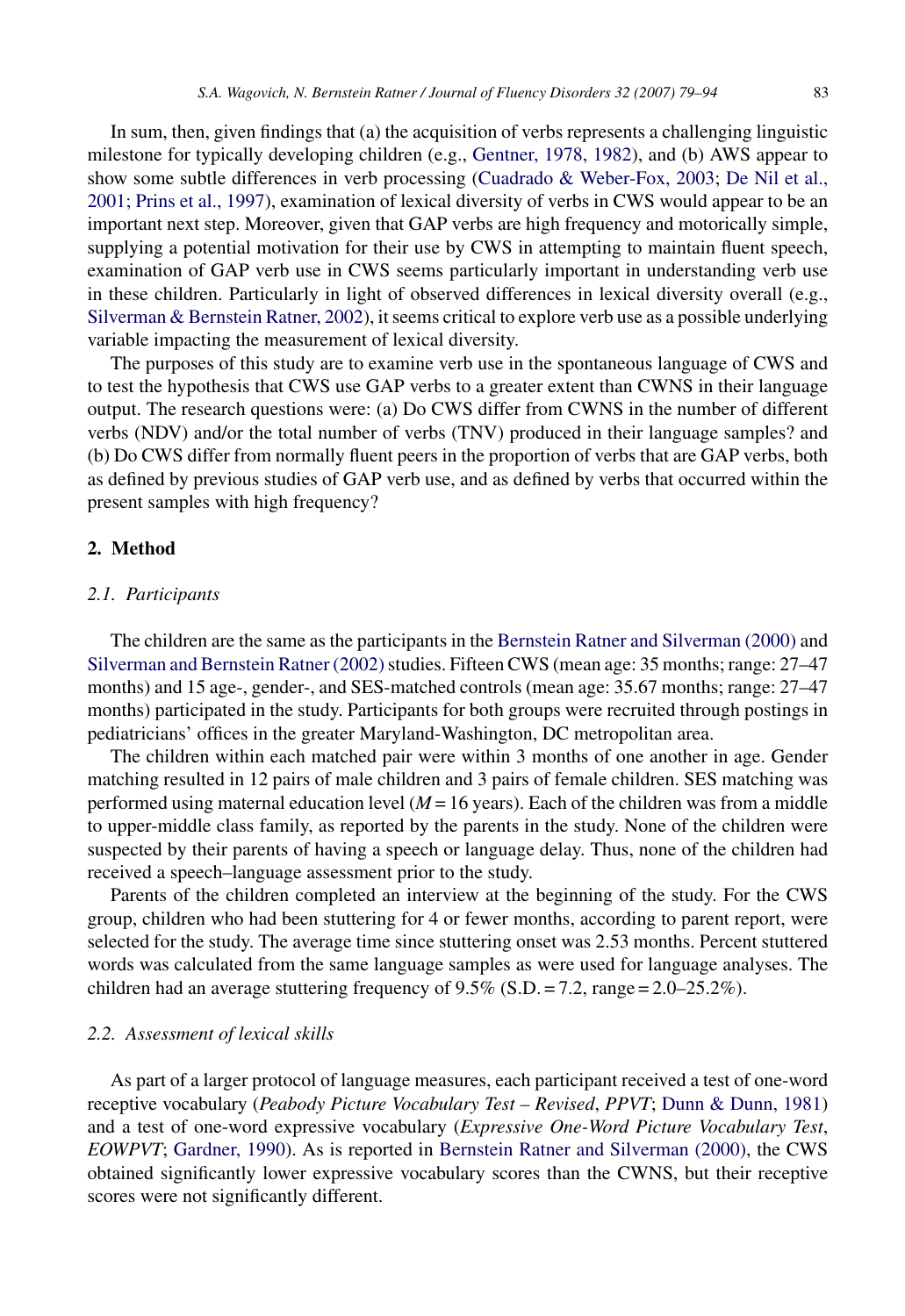In addition to the standardized measures administered, a parent/child play-based speech and language sample was obtained. Each sample was obtained in a sound-treated observation suite using a standard set of toys. The primary interactants were the child's mother or father and the child. For the CWS, 12 of the language samples were obtained with the children's mothers, 2 were obtained with their fathers, and 1 was obtained with both (i.e., the sample was begun with the father, and the second half was completed by the mother). For the CWNS, all 15 language samples were completed by the children's mothers. In half of the cases (7 for CWS and 8 for CWNS) a clinician was in the room and occasionally interacted with the parent or child, but in each instance, the clinician was not central to the interaction as a whole.

Samples were video- and audio-recorded. Following each session, language samples were transcribed according to the conventions of *CHAT*, to enable the use of the language analysis system *CLAN* ([MacWhinney, 2000\).](#page-14-0) From each sample, the middle 50 utterances were selected for analyses. In two instances (one instance within each group), it was not possible to obtain 50 complete and intelligible utterances from the children. Analyses for those two samples were based on 31 utterances for the CWS and 49 utterances for the CWNS.

Prior analysis of the lexical diversity of the children's language samples, using the *vocd* utility ([Malvern & Richards, 1997\) o](#page-14-0)f the language analysis system *CLAN*[\(MacWhinney, 2000\) r](#page-14-0)evealed that, as a group, the CWS demonstrated less lexical diversity in their language samples than their normally fluent peers did [\(Silverman & Bernstein Ratner, 2002\).](#page-15-0) Thus, the present analyses were undertaken to probe these findings, given that each group's use of verbs would impact the measurement of lexical diversity overall.

## *2.3. Identification of verbs*

Identification of the verbs within the samples was performed manually. Using procedures outlined by [Rice and Bode \(1993\),](#page-15-0) we did not count catenatives (e.g., gonna, hafta, wanna), contractions, auxiliaries, copulas, or modals. All other verbs were tabulated for each participant, so that (a) the number of different verbs and total number of verbs could be computed, and (b) each participant's verb list could be compared against the two GAP verb lists described below.

Intra-rater agreement was estimated by the first author re-identifying verbs within eight of the samples (25% of the dataset) one week after the first codings were completed. Inter-rater agreement was estimated by asking a graduate research assistant to identify verbs within eight samples. The formula used for computing agreement was the total number of verbs identified at both Time 1 and Time 2, divided by the total number of verbs identified at one or both times ("agreed verbs" + "disagreed verbs"). Intra-rater agreement was 98.8%, and inter-rater agreement was 97.5%.

## *2.4. GAP verb lists*

Two lists of GAP verbs were developed in order to analyze GAP verb use in CWS and CWNS. The first GAP verb list, external to the samples of the present study, consisted of the identified GAP verbs from [Kelly \(1997\),](#page-14-0) [Rice and Bode \(1993\),](#page-15-0) [Thordardottir and Ellis Weismer \(2001\),](#page-15-0) and [Watkins et al. \(1993\). T](#page-15-0)he list is provided in [Table 1](#page-6-0) and consists of 29 GAP verbs.

The second list was derived from the samples themselves, using a frequency-based definition. Any verb that occurred within the samples as a whole with a greater frequency than 1 S.D. above the mean was considered a GAP verb. The average verb frequency was 5.7 times (S.D. = 8.7).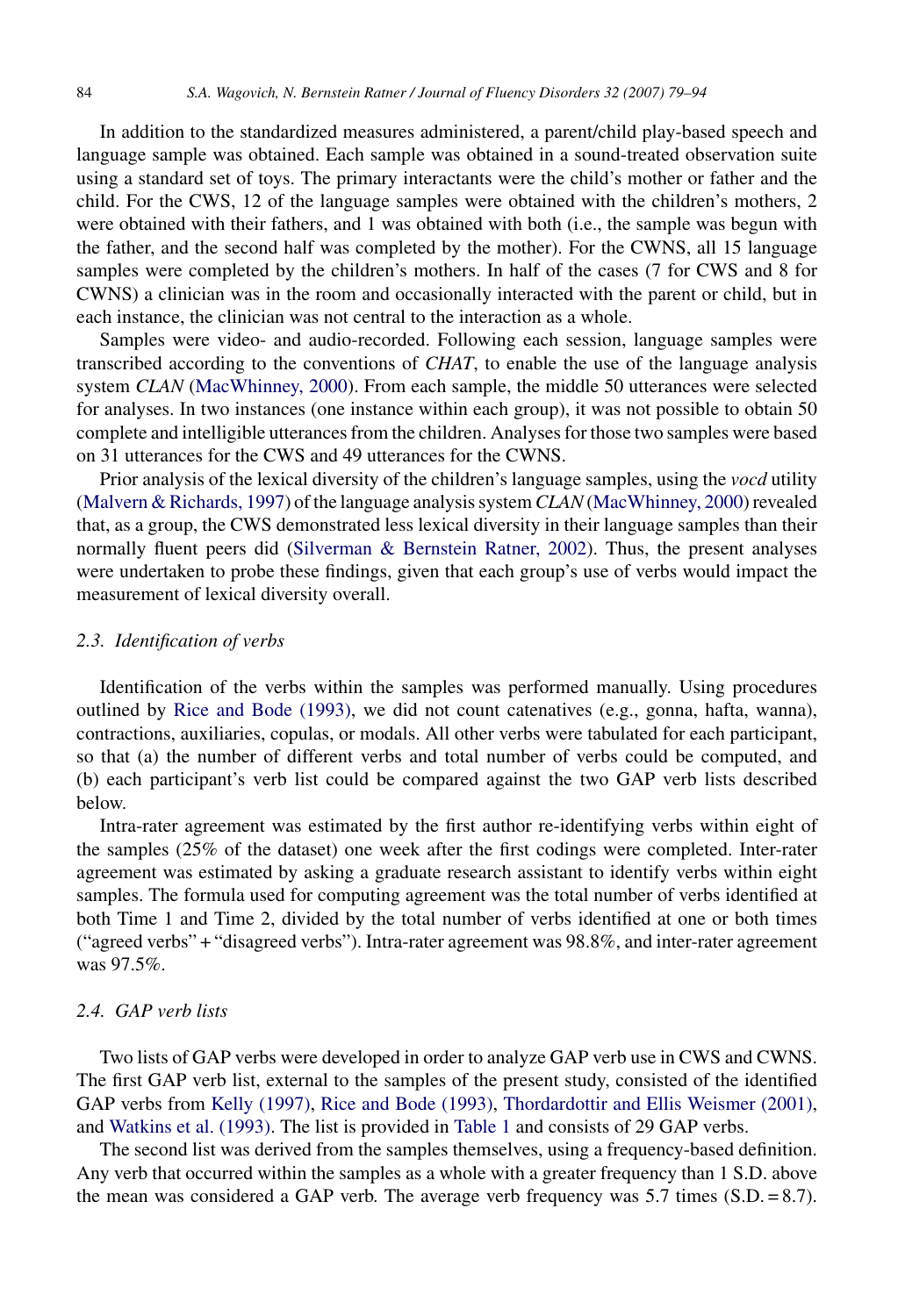| GAP verbs             | Kelly (1997) | Rice and Bode<br>(1993) | Thordardottir and Ellis<br>Weismer (2001) | Watkins et al.<br>(1993) |
|-----------------------|--------------|-------------------------|-------------------------------------------|--------------------------|
| <b>Bring</b>          | $\times$     |                         |                                           |                          |
| Change                | $\times$     |                         |                                           |                          |
| $\operatorname{Come}$ | $\times$     | $\times$                | $\times$                                  |                          |
| Did                   |              | $\times$                |                                           |                          |
| $\operatorname{Do}$   | $\times$     | $\times$                | $\times$                                  | $\times$                 |
| Eat                   |              |                         | $\times$                                  |                          |
| Get                   | $\times$     | $\times$                | $\times$                                  | $\times$                 |
| Give                  | $\times$     |                         |                                           |                          |
| $\rm{Go}$             | $\times$     | $\times$                | $\times$                                  | $\times$                 |
| $\rm Got$             | $\times$     |                         |                                           | $\times$                 |
| Have                  | $\times$     |                         | $\times$                                  |                          |
| Know                  |              |                         | $\times$                                  | $\times$                 |
| Leave                 | $\times$     |                         |                                           |                          |
| Like                  |              |                         | $\times$                                  |                          |
| Look                  |              | $\times$                |                                           | $\times$                 |
| Make                  | $\times$     | $\times$                | $\times$                                  |                          |
| Move                  | $\times$     |                         |                                           |                          |
| Need                  |              | $\times$                |                                           |                          |
| Open                  |              |                         |                                           | $\times$                 |
| Play                  | $\times$     |                         | $\times$                                  | $\times$                 |
| Put                   | $\times$     | $\times$                | $\times$                                  | $\times$                 |
| Say                   |              |                         | $\times$                                  |                          |
| See                   |              |                         | $\times$                                  | $\times$                 |
| Take                  | $\times$     |                         | $\times$                                  |                          |
| Think                 |              |                         | $\times$                                  |                          |
| Try                   |              |                         | $\times$                                  |                          |
| Want                  |              | $\times$                |                                           | $\times$                 |
| Went                  | $\times$     |                         |                                           |                          |
| Work                  |              | $\times$                |                                           |                          |

<span id="page-6-0"></span>Table 1 GAP verbs identified in each of four studies

Therefore, for a verb to be considered a GAP verb, it had to occur at least 15 times within the samples as a whole. This procedure resulted in a list of 11 verbs. These verbs and their frequencies within the samples are listed in [Table 2. O](#page-7-0)f importance, each of the 11 verbs identified within our samples was also present in the external list of verbs. Thus, our list constituted a subset of the external list.

As a form of external validation,[Carroll, Davies, and Richman's \(1971\)](#page-14-0) word frequency dataset was consulted to estimate the frequency, within American English, of the 29 GAP verbs used in the study. Using the Standard Frequency Index (SFI), each of these words had an SFI value of greater than 60.0, meaning that all words would be expected to occur within the English language frequently, more often than once per 10,000 words.

Once the two lists of verbs to be included in the analyses were identified, for each sample, the following calculations were performed: (a) total number and number of different GAP verbs of those listed in Table 1 (external list), (b) total number and number of different GAP verbs of those identified from within the samples (see [Table 2\),](#page-7-0) and (c) the ratios of number of GAP verbs to total number of verbs for each of the two GAP verb analyses (external and within samples).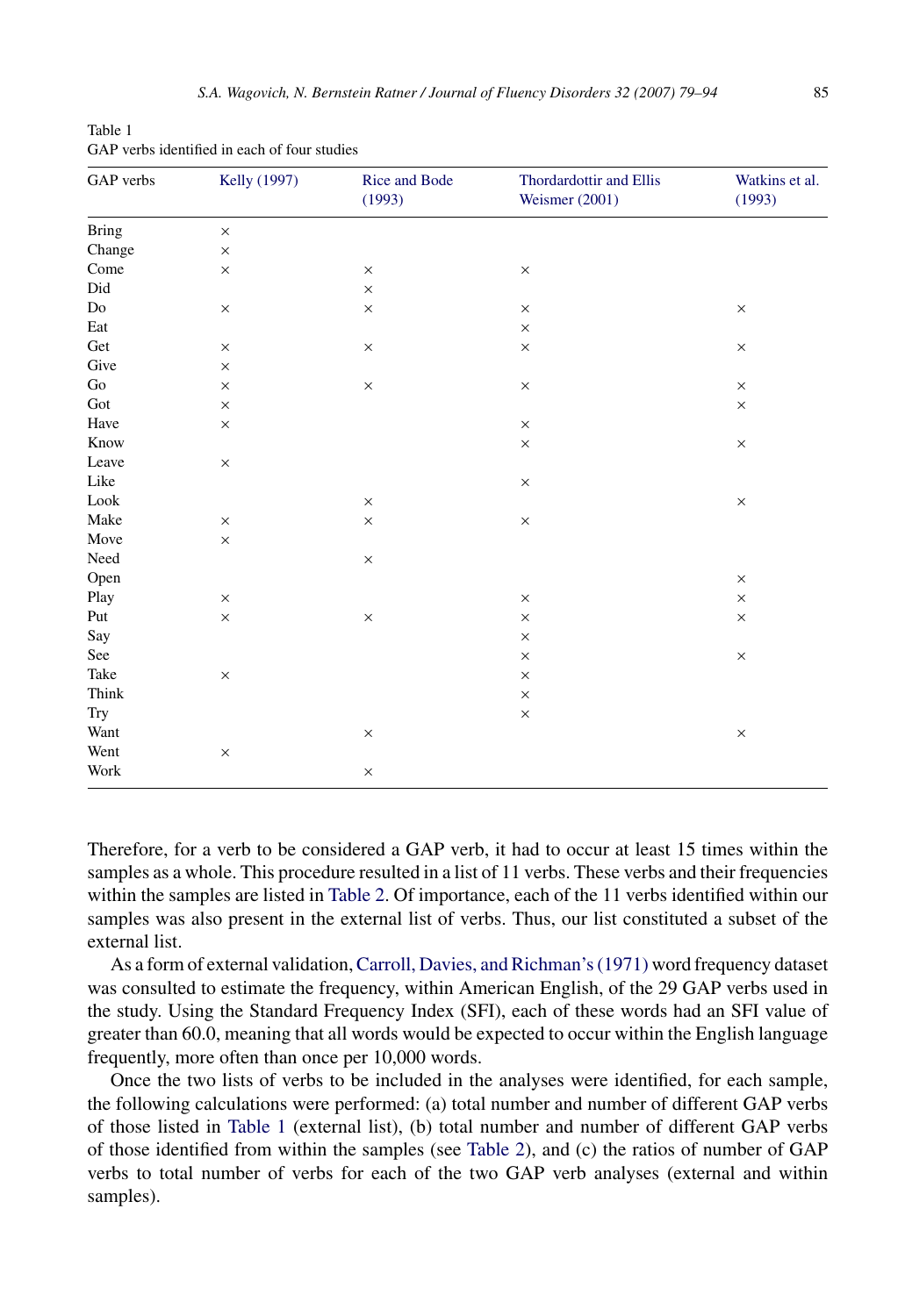| GAP verbs | Total frequency | Percentage of total verbs $(\%)$ |
|-----------|-----------------|----------------------------------|
| Eat       | 15              | 2.6                              |
| Go        | 55              | 9.5                              |
| Have      | 24              | 4.1                              |
| Know      | 30              | 5.2                              |
| Look      | 37              | 6.4                              |
| Make      | 19              | 3.3                              |
| Need      | 22              | 3.8                              |
| Put       | 24              | 4.1                              |
| See       | 16              | 2.8                              |
| Take      | 20              | 3.4                              |
| Want      | 31              | 5.3                              |

GAP verbs identified from within the samples and percentage of the total number of verbs in the samples across groups

## **3. Results**

Analysis of the 15 language samples of the CWS and the 15 language samples of the CWNS resulted in the identification of 581 total verbs used and 323 different verbs used. Independent samples *t*-tests and Cohen's *d* were used to compare the groups and estimate effect size for the TNV and NDV used. CWS had significantly fewer TNV  $(t(28) = 2.1, p < .05, d = .76)$ . This difference constitutes a medium to large effect. In addition, the CWS had significantly fewer NDV  $(t(28) = 2.9, p < 0.01, d = 1.05)$ , a difference which constitutes a large effect. Group means and standard error are depicted in Fig. 1.

As a post-hoc analysis, the number of copulas produced by both groups was compared to determine whether CWS used more copulas than peers, as a substitute for lexical verb choices. If this were the case, it could explain the above findings that CWS used fewer TNV and NDV than CWNS do (recall that copulas were omitted from verb counts). Results indicated that, to the contrary, the group of CWNS produced more copulas than the group of CWS, a difference which approached significance  $(t(28) = 1.9, p = .06)$ . Thus, the fact that the group of CWS



Fig. 1. Means and standard error for number of different verbs (NDV) and total number of verbs (TNV) for CWS group and CWNS group.

<span id="page-7-0"></span>Table 2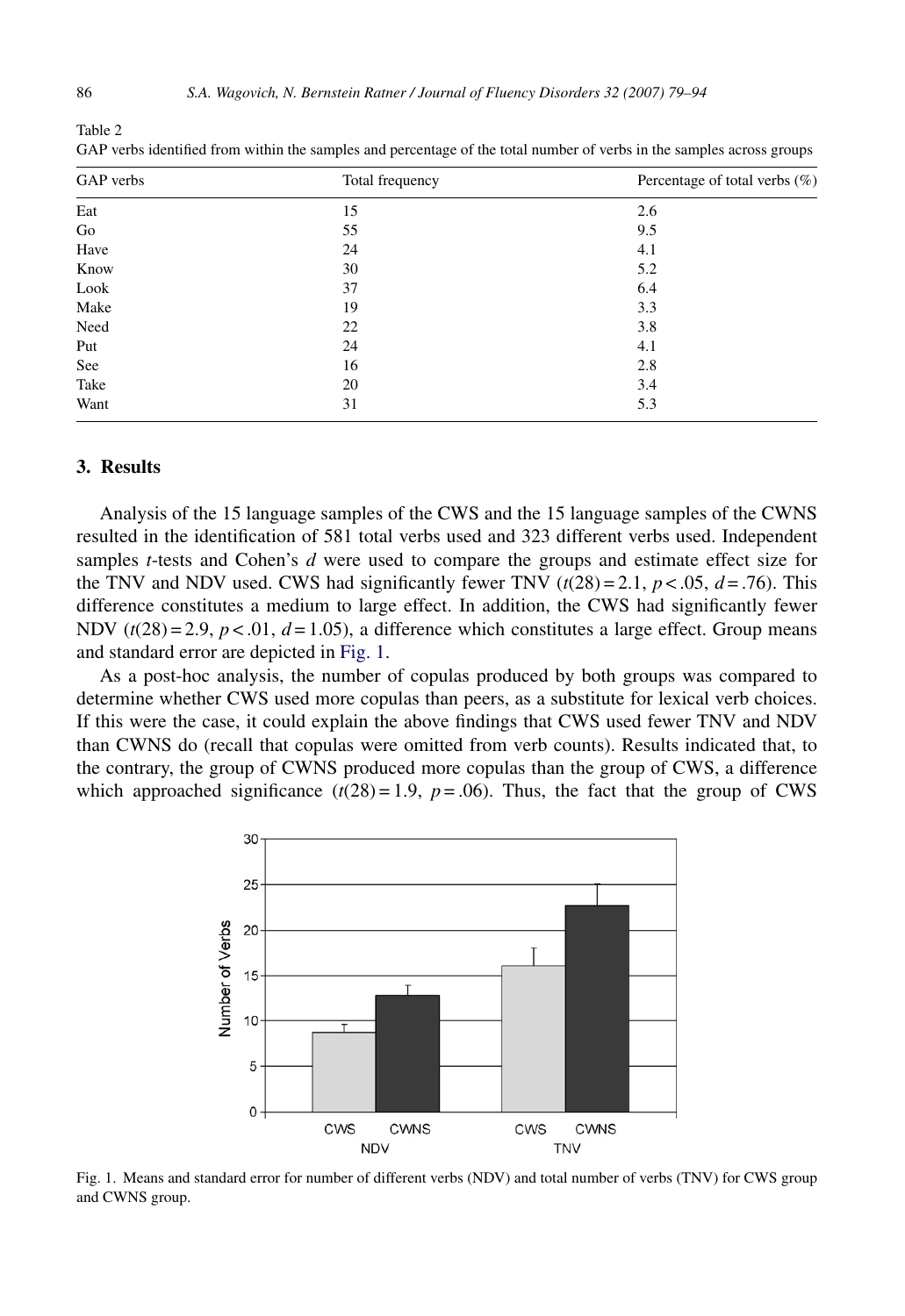produced fewer TNV and NDV than did peers could not be accounted for by greater copula use by CWS.

Analysis of the children's use of GAP verbs, relative to the external list of GAP verbs provided in [Table 1,](#page-6-0) revealed that the CWS had a total of 162 instances of GAP verb use, whereas the CWNS had a total of 234 instances of GAP verb use. Independent samples *t*-tests and Cohen's *d* indicated that the CWS used significantly fewer total GAP verbs  $(t(28) = 2.1, p < .05, d = .77;$ medium to large effect), and different GAP verbs  $(t(28) = 2.4, p < .05, d = .88$ ; large effect) than CWNS. However, when the groups were compared using the ratio of GAP verbs produced to total verbs produced, there was no significant difference between the groups  $(t(28) = 0.11, p > .05,$  $d = .04$ ).

A similar picture emerged when the GAP verbs list generated from the samples was used as a reference. The CWS had a total of 119 instances of GAP verb use (from the list of GAP verbs in [Table 2\),](#page-7-0) whereas the CWNS had a total of 174 instances of GAP verb use. Again, an independent samples *t*-test and Cohen's *d* indicated that the CWS used significantly fewer different GAP verbs  $(t(28) = 2.4, p < .05, d = .88)$ . This difference constitutes a large effect. However, the difference in total GAP verbs only approached significance  $(t(28) = 2.0, p = .054, d = .73$ ; medium to large effect). When the groups were compared using the ratio of GAP verbs produced to total verbs produced, as in the previous analysis, there was no significant difference between the groups  $(t(28) = -0.23, p > 0.05, d = 0.08)$ . Fig. 2 depicts the group means and standard error for these proportions for both GAP verb analyses.

Because sample sizes were small, resulting in reduced statistical power, it is relevant to note that only large effect sizes could be detected for the present analyses. Thus, the analysis of the total gap verbs, as derived from the present samples would possibly have reached significance with a larger sample. On the other hand, both analyses of the ratio of GAP verbs to total verbs were not likely impacted by small sample sizes; rather, as can be inferred from the *t* values ( $t = .11$ ) and *t* = −.23), the means of the two groups were similar for these two analyses. In sum, although sample size is small, the two GAP verb findings of primary interest (the two ratios of GAP verbs to total verbs) were likely not impacted by lack of statistical power.



Fig. 2. Ratio of GAP verbs produced to total verbs produced for the external analysis and the within-samples analysis.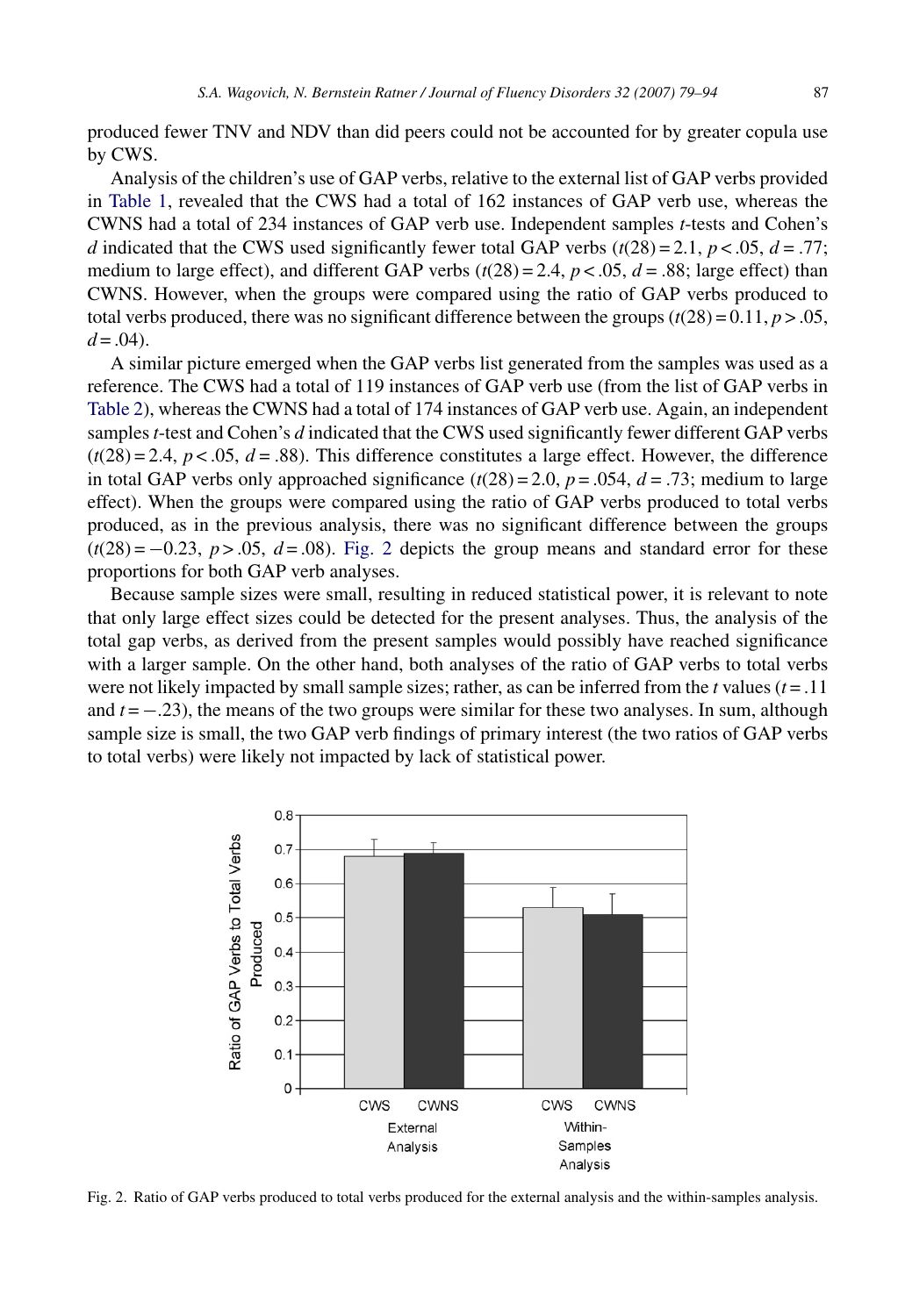A series of post-hoc analyses was conducted to assess whether the nature of the conversational interaction provided by parents contributed to the children's production of verbs. First, an analysis of the number of parent questions preceding child utterances revealed that both parent groups asked a considerable number of questions  $(M = 21.4, S.D. = 10.4)$ ; parents interacting with CWS did not differ significantly from parents interacting with CWNS  $(t(28) = -1.1, p = .27)$ . Next, the proportion of child verbs that were responses to parent questions was examined. Findings were that, on average, the group of CWS produced a similar proportion of verbs as responses to parent questions ( $M = .29$ , S.D. = .22) to the group of CWNS ( $M = .26$ , S.D. = .14). Thus, differences in children's verb productions between groups did not appear to be impacted by parent questioning behavior.

As a final examination of the communicative contexts in which the children produced verbs, we performed three analyses of parent/child utterances to determine whether there were differences in verb obligatory contexts provided. First, we asked, do parents of one group provide more obligatory contexts for verbs than parents of the other group? Results indicated that the parents did not differ in the percent of utterances that were obligatory contexts for verbs (*t*(28) = −1.4, *p* > .05), or the raw number of the obligatory contexts for verbs provided for the children  $(t(28) = -1.5$ , *p* > .05). Although not significant, parents interacting with CWS actually produced*more* obligatory contexts for verbs than parents interacting with CWNS.

Second, the percent and number of obligatory contexts provided by parents that actually resulted in a verb production by the child were analyzed. The percent of parent obligatory contexts that resulted in a verb by the child did not differ significantly between groups  $(t(28) = .4, p > .05)$ , nor did the raw number of parent obligatory contexts that resulted in a verb  $(t(28) = -1.2, p > .05)$ .

Third, the percent and number of total verbs produced by the child that were *not* in response to parent obligatory contexts were analyzed. Again, the percent  $(t(28) = -0.09, p > 0.05)$  and number  $(t(28) = 1.2, p > .05)$  did not differ, suggesting that the children of either group were just as likely to produce a verb when an obligatory context was not provided by a parent.

## **4. Discussion**

The purpose of this study was to explore verb use, as a lexical category, in young children who stutter. Participants were preschool-age and in the midst of language acquisition. The CWS were shown in an earlier study ([Bernstein Ratner & Silverman, 2000\) t](#page-14-0)o have lower one-word expressive vocabulary scores (although not receptive vocabulary scores) than CWNS. However, one-word tests of vocabulary are typically "heavy" in nominal items, as opposed to action words. Thus, these scores should not be interpreted as reflective of children's *verb* vocabulary. Previous findings with this dataset also indicated that the CWS's conversational samples were less lexically diverse than samples of CWNS [\(Silverman & Bernstein Ratner, 2002\).](#page-15-0) This is an intriguing finding, which led us in the present study to consider one possible underlying factor that could, at least in part, explain lexical diversity differences. Namely, based on the developmental literature as well as studies of adults who stutter, verbs were selected as a theoretically and empirically motivated step in examining underlying semantic factors contributing to observed differences in lexical diversity.

## *4.1. Verb use in CWS*

Results suggested that the CWS, as a group, not only produced significantly fewer total verbs; they also produced significantly fewer different verbs. However, as we have reported in earlier work [\(Bernstein Ratner & Silverman, 2000\),](#page-14-0) it should be noted that the difference between groups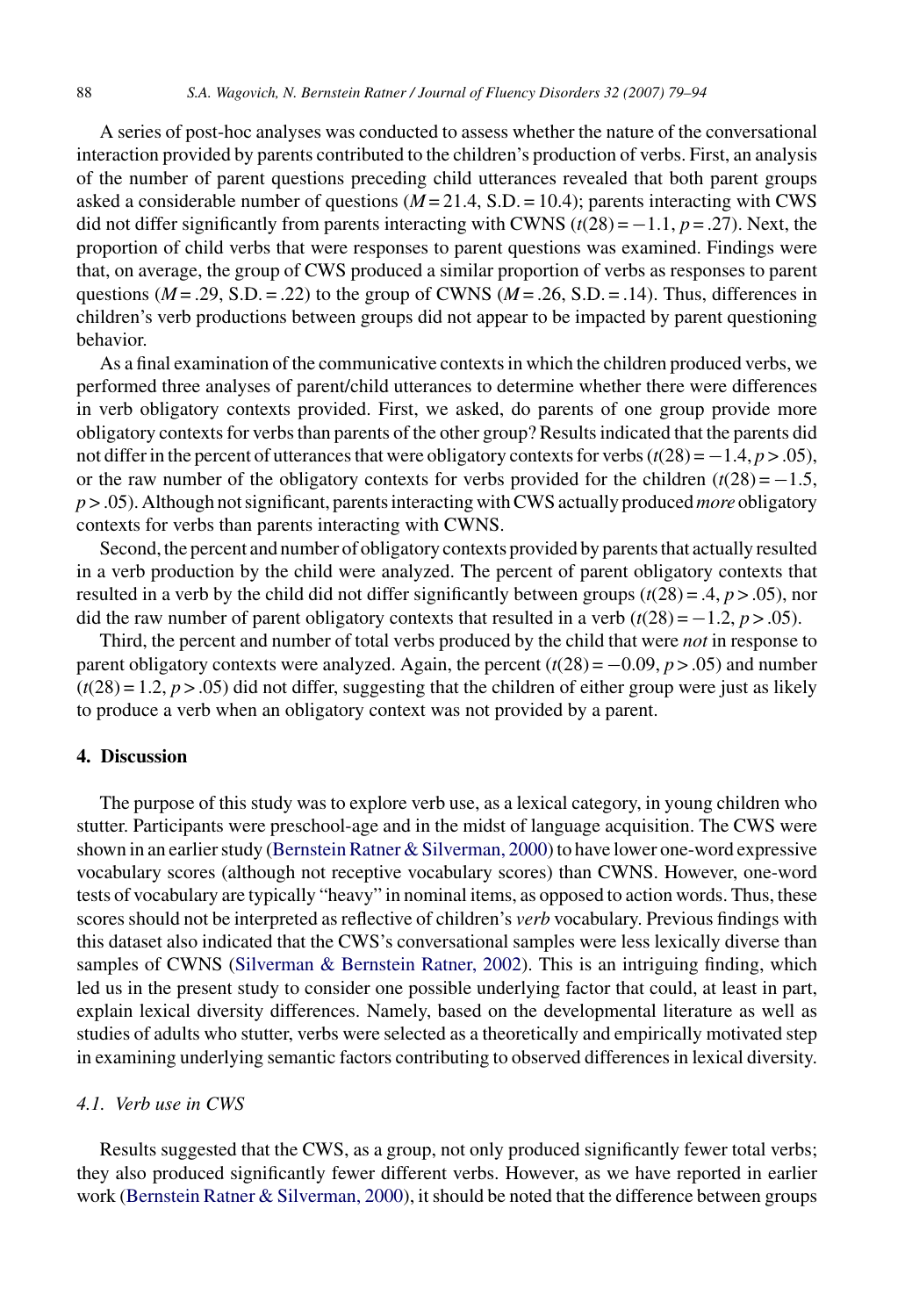in MLU approached significance. Therefore, while one important implication of these findings is that the verb use of CWS may be a primary contributor to lexical differences observed in prior studies, it is possible that shorter utterances by CWS contributed to reduced verb use by this group, relative to CWNS.

There are several reasons, from a theoretical perspective, that we might expect verbs to be produced to a lesser extent by CWS, relative to peers. First, within the child development literature, it has been demonstrated repeatedly that verb learning poses a significant challenge for children (e.g., [Camarata & Leonard, 1986;](#page-14-0) [Gentner, 1978, 1982; Gleitman et al., 2005;](#page-14-0) [Lidz & Gleitman,](#page-14-0) [2004\).](#page-14-0) One possibility, given the greater challenge in learning verbs, is that young CWS may have smaller receptive verb vocabularies than their peers. As discussed, tests of one-word expressive or receptive vocabulary are not adequate to measure verb vocabulary, because of their heavy emphasis on nominal items.

A second reason is the notion that, although CWS and CWNS might have comparable verb lexicons, perhaps CWS use verbs to a lesser extent in spontaneous language than their peers do as a fluency enhancing strategy. Indeed, much conversational language between parent and child, at least in the present study, consisted of elliptical utterances that do not require verbs to be conversationally appropriate. Thus, a child could easily omit a verb in many instances without violating conversational norms.

Findings of [Bernstein's \(1981\)](#page-13-0) study provide insight into why children might omit verbs more so than CWNS. The study was an investigation of the loci of stuttered speech in the spontaneous language samples of preschool and early school-age children who stutter. Relevant to the present investigation, Bernstein found that, though stuttering occurred frequently at the beginnings of noun and verb clauses, stuttering was more likely to occur at the beginnings of the verb clauses than at the beginnings of noun clauses. Thus, one might speculate that CWS, even if they possess similar lexical knowledge of verbs to peers, may produce fewer of them at this point in development in an attempt to maintain fluency. Admittedly, this interpretation is speculative.<sup>1</sup> Nonetheless, it suggests that for young children who stutter, verbs may be an important area of future study. This suggestion seems particularly compelling in light of the work of [Cuadrado and Weber-Fox \(2003\)](#page-14-0) and [Prins et al. \(1997\)](#page-15-0) with adults who stutter. These studies implicate verb processing as an area in which adults who stutter and those who do not stutter show some performance differences.

#### *4.2. GAP verbs in CWS*

Contrary to our hypothesis regarding the use of GAP verbs, the CWS did not use GAP verbs to a greater extent than their peers. Rather, the proportion of total verbs produced that constituted GAP verbs was similar across groups. This was the case whether an externally generated GAP verb list or a list derived from the samples was used as a reference.

The literature has cautioned against the use of ratio-based analyses (i.e., the number of different words in a sample divided by the total number of words in the sample) for discerning group differences in lexical diversity ([Hess, Haug, & Landry, 1989;](#page-14-0) [Hess, Sefton, & Landry, 1986;](#page-14-0) [Klee, 1992;](#page-14-0) [Watkins et al., 1995\).](#page-15-0) The main criticism is that, as sample length increases in its total number of words, the probability that an additional word will constitute a new lexical entry, contributing to the number of different words, decreases. Therefore, comparatively, ratios from

 $<sup>1</sup>$  If children are, indeed, employing a strategy of this type, clearly it is not completely effective, given that the children</sup> still produce stuttered speech.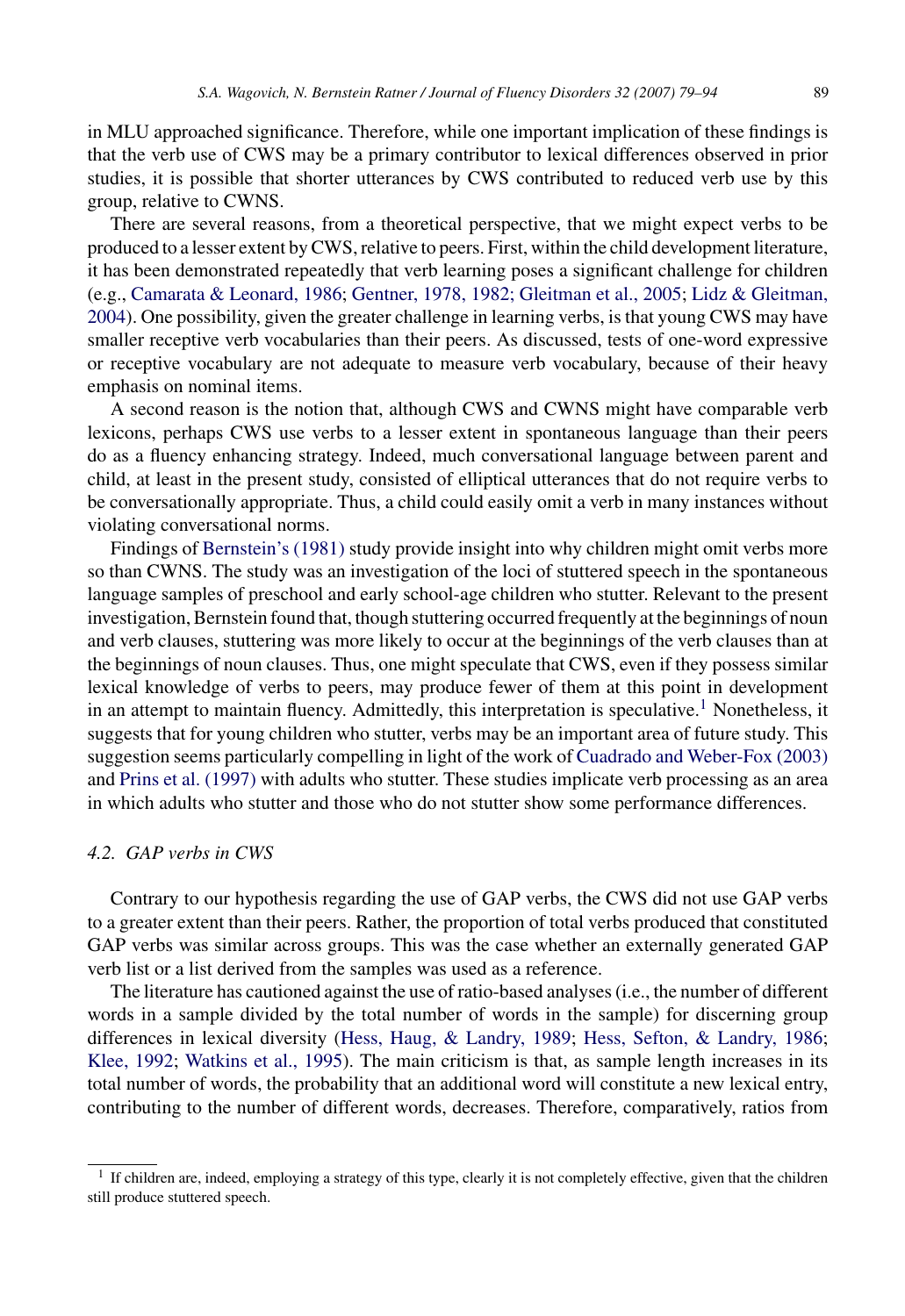longer samples, in which the total number of words is greater, will underestimate lexical diversity. In this study, however, the number of verbs produced in the individual samples was relatively small (*M* = 19.4, S.D. = 9.0). Therefore, sample size variation was unlikely to account for the lack of group differences in GAP verbs produced.

In examining the use of GAP verbs in CWS, we attempted to arrive at a relatively comprehensive a priori list of GAP verbs observed in other samples of children from prior investigations. The fact that the GAP verb list derived directly from our samples was a subset of the externally generated list suggests that the externally generated one was sufficiently comprehensive for preschool-age children. Thus, future investigators of GAP verb use with other populations within this age range may find the external list we compiled beneficial for the identification of GAP verbs.

It is noteworthy that, in theory, if the CWS had displayed an over-reliance on GAP verbs relative to their peers, this, too, would impact the measurement of overall lexical diversity for CWS. That is, if one group relies on a small set of verbs and uses them with high frequency relative to the other group, the outcome of a general lexical diversity analysis would be that the first group's lexical diversity would be reduced. Thus, our finding that the production of GAP verbs did not differ between the groups is an important one and complements our overall verb use finding. Taken together, they suggest that, although the verb use of CWS appears to impact this group's overall lexical diversity scores, measures of verb use were not impacted by an over-reliance on GAP verbs by either group.

#### *4.3. Conversational context of verb production*

One consideration, in analyzing the data for the present study, was the possibility that parents of CWS and parents of CWNS differed in the nature of the interaction with their children, such that one group asked more questions (impacting the verb productions of children) or produced more obligatory contexts for verb responses by children. Our findings do not support this possibility. Rather, post-hoc analyses suggested that parents of CWS and those of CWNS did not differ in the number of questions asked of children or the number of obligatory verb contexts provided for the children. Moreover, although it was observed that children in both groups frequently did not produce verbs following the obligatory contexts provided by parents, the children did not differ in this regard. In fact, it was observed that children of both groups produced most of their verbs when obligatory contexts were *not* present (i.e., 80.7% of verbs for CWS and 79.7% of verbs for CWNS were produced in non-obligatory contexts). As a group, these analyses suggest that the differences in verb performance between groups were not likely due to the ways in which parents interacted with the children within each group.

## *4.4. Limitations and conclusions*

This study was an attempt to examine verb use as an underlying factor potentially impacting the measurement of lexical diversity. Findings were that CWS produced fewer total verbs and fewer different verbs than peers did, but these differences cannot be attributed to increased GAP verb use of either group. Rather, production of GAP verbs was similar between the groups.

One substantial limitation of the study, indicated above, was that sample size in morphemes was not equivalent for both groups. Rather, as reported in [Bernstein Ratner and Silverman \(2000\),](#page-14-0) the CWS produced shorter utterances than peers, a difference that approached significance. This factor would seem to temper the robustness of our findings. Future studies might address this issue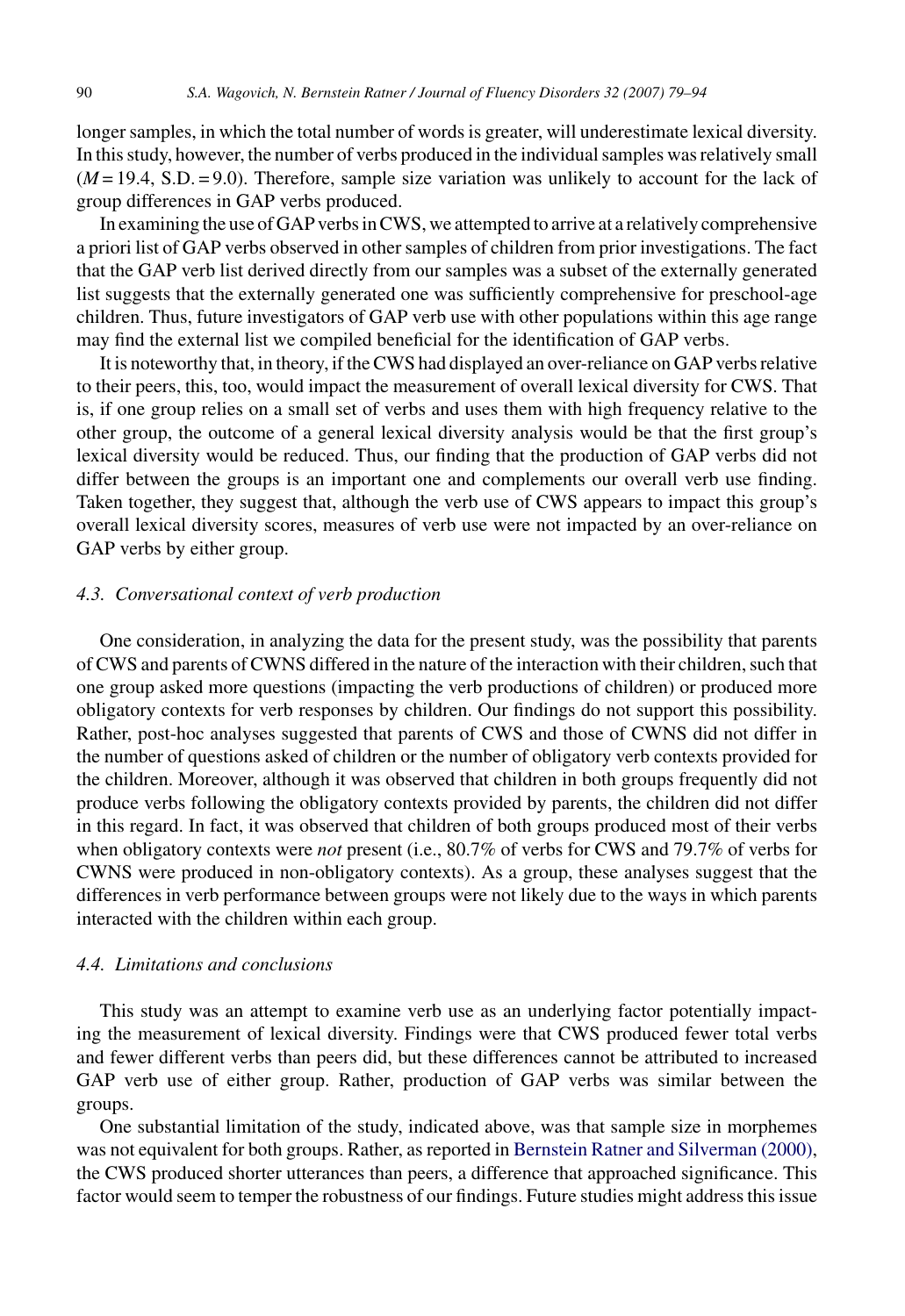by employing an utterance-matching procedure (e.g., [Logan, 2001\)](#page-14-0) to compare verb differences across groups with samples of similar utterance lengths.

Related to this, a second limitation was the relatively small language sample sizes. Language sample elicitation with this age range, particularly among children with a clinical profile, can be difficult in a single session. A study is currently underway by the first author that examines verb use by CWS using multiple language samples obtained from the children over time.

Understanding the underlying linguistic factors that contribute to more global language analyses (e.g., vocd, number of different words, MLU) is critical. For example, taken together, findings of our previous work ([Bernstein Ratner & Silverman, 2000;](#page-14-0) [Silverman & Bernstein](#page-15-0) [Ratner, 2002\)](#page-15-0) with the same samples of children were that CWS differed significantly from peers in their lexical diversity using *vocd* ([Malvern & Richards, 1997\),](#page-14-0) and that the difference between the groups in MLU approached significance. The fact that the CWS produced significantly fewer verbs in their samples could help to explain both findings. That is, overall lexical diversity would be impacted by CWS producing fewer total and fewer different verbs. Likewise, if CWS produced fewer utterances with verbs than peers did, MLU should be impacted, as well.

The focus of this study was on verb use in CWS and CWNS; as such, the findings can only be extended to the single syntactic category of verbs. This category was selected as the focus for preliminary investigation because, as reviewed at the outset, the developmental literature suggests that verbs are a particularly challenging word class for children acquiring language. We cannot rule out the possibility that CWS and CWNS may also show production differences across other word classes or across content words, in general. From a theoretical perspective, however, our focus on verbs, alone, was a critical first step, extending directly from observations within the developmental literature.

Future studies may focus on other relevant aspects of verb use. One important area that requires investigation is the use of a range of arguments and argument structures by CWS. Such an analysis would require an experimental task (or more structured language sample task) that insures a range of *opportunities* to produce different types of arguments and argument structures. Related to this, another relevant area of study would be examination of verb phrase *development* in young children who stutter relative to peers. That is, if verbs pose a significant challenge for children, do CWS differ in the acquisition of verbs?

In addition, future studies might explore verb use in *older* CWS as they develop linguistically, given the observation that older CWS do not tend to show clear differences from peers in language performance (e.g., see [Bloodstein, 1995,](#page-14-0) for a discussion). Finally, and currently underway, the longitudinal examination of the extent to which increased verb use in young CWS corresponds to fluctuations in fluency may also prove informative. The present study serves as a first step in these endeavors, by providing an initial exploration of conversational verb use in CWS.

#### **Acknowledgements**

The authors gratefully acknowledge Graduate Research Assistant Mallory Wood and Undergraduate Research Assistants Lauren Haney and Shuchi Kharod, in the Department of Communication Science and Disorders, University of Missouri-Columbia, for assistance with reliability and data analysis.

In addition, the authors would like to thank Dr. Kenneth Logan and three anonymous editorial consultants for their thoughtful feedback on an earlier version of this manuscript.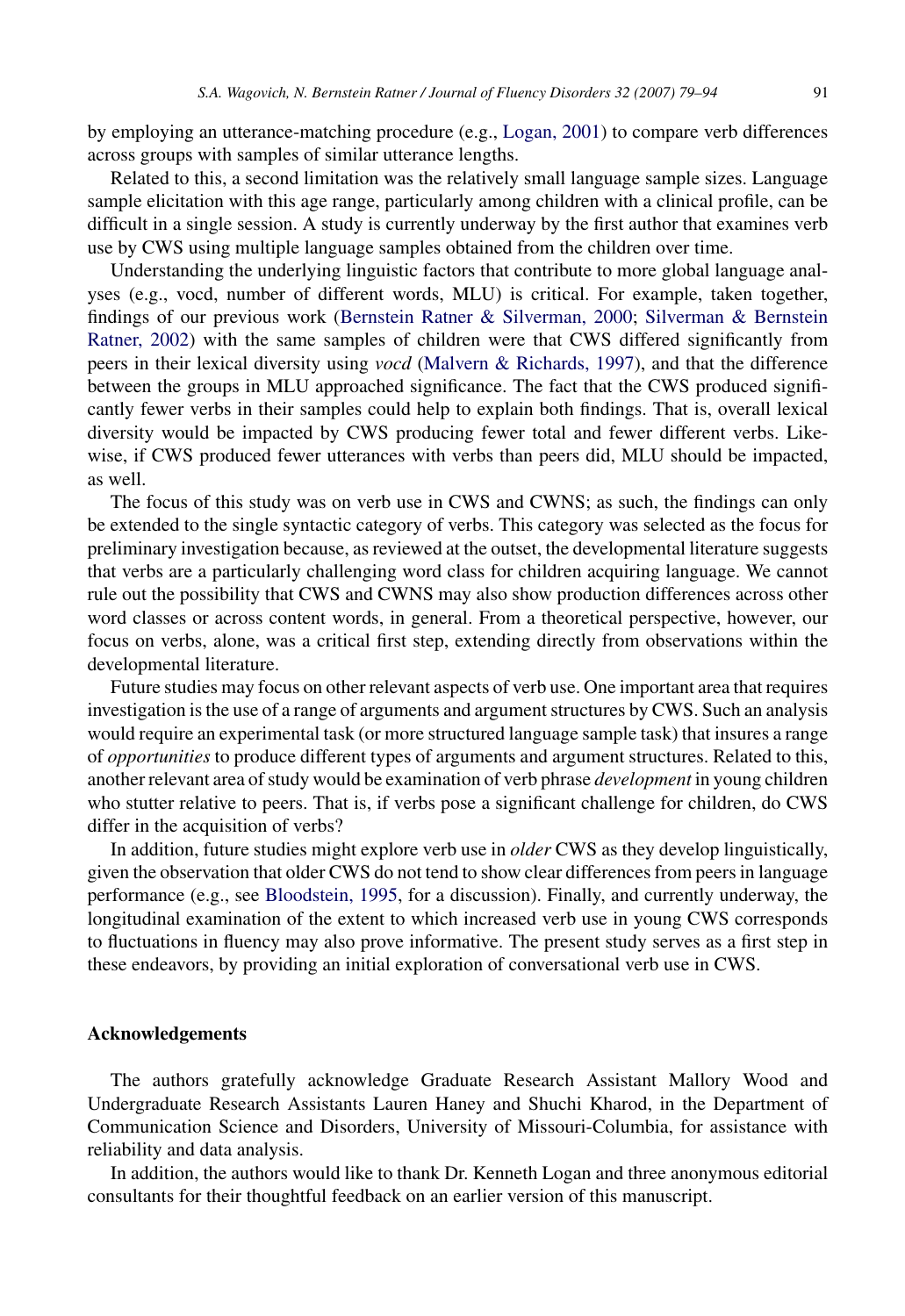# <span id="page-13-0"></span>**CONTINUING EDUCATION**

## **Frequency of verb use in young children who stutter**

## QUESTIONS

- 1. The purpose of this study was to:
	- a. examine verb use in school-age children who stutter
	- b. examine verb use in young children who have just begun to stutter
	- c. examine verb use in young children who have recovered from stuttering
	- d. compare verb use in children who stutter with verb use in children with specific language impairment
	- e. compare verb use in children who stutter with verb use in children who have recovered from stuttering
- 2. The use of GAP verbs in conversational language:
	- a. is common in children with typical language skills
	- b. is observed mainly in children with specific language impairment
	- c. is observed mainly in children who stutter
	- d. is unknown because the topic has not been investigated
	- e. none of the above
- 3. In the present study, children's verb use was assessed using:
	- a. parent–child conversational language samples
	- b. clinician–child conversational language samples
	- c. a story retelling procedure
	- d. an interview procedure
	- e. standardized language measures
- 4. Results of the present study were that, relative to peers, children who stutter (CWS):
	- a. produced significantly fewer GAP verbs
	- b. produced significantly fewer different verbs
	- c. produced significantly fewer total verbs
	- d. b and c
	- e. a and c
- 5. One reason the results are important is that:
	- a. they show that verbs are a frequent source of errors for CWS
	- b. they show that treatment may impact verb use in CWS
	- c. they show that verb use in CWS may impact findings of overall lexical diversity
	- d. they show that GAP verb use may impact the ability of CWS to communicate effectively
	- e. c and d

## **References**

- Anderson, J. D., & Conture, E. G. (2000). Language abilities of children who stutter: A preliminary study. *Journal of Fluency Disorders*, *25*, 283–304.
- Anderson, J. D., Pellowski, M. W., & Conture, E. G. (2005). Childhood stuttering and dissociations across linguistic domains. *Journal of Fluency Disorders*, *30*, 219–253.
- Bernstein, N. (1981). Are there constraints on childhood disfluency? *Journal of Fluency Disorders*, *6*, 341–350.
- Bernstein Ratner, N. (1997). Stuttering: a psycholinguistic perspective. In R. Curlee & G. Siegel (Eds.), *Nature and treatment of stuttering: New directions* (2nd ed., pp. 99–127). Needham, MA: Allyn & Bacon.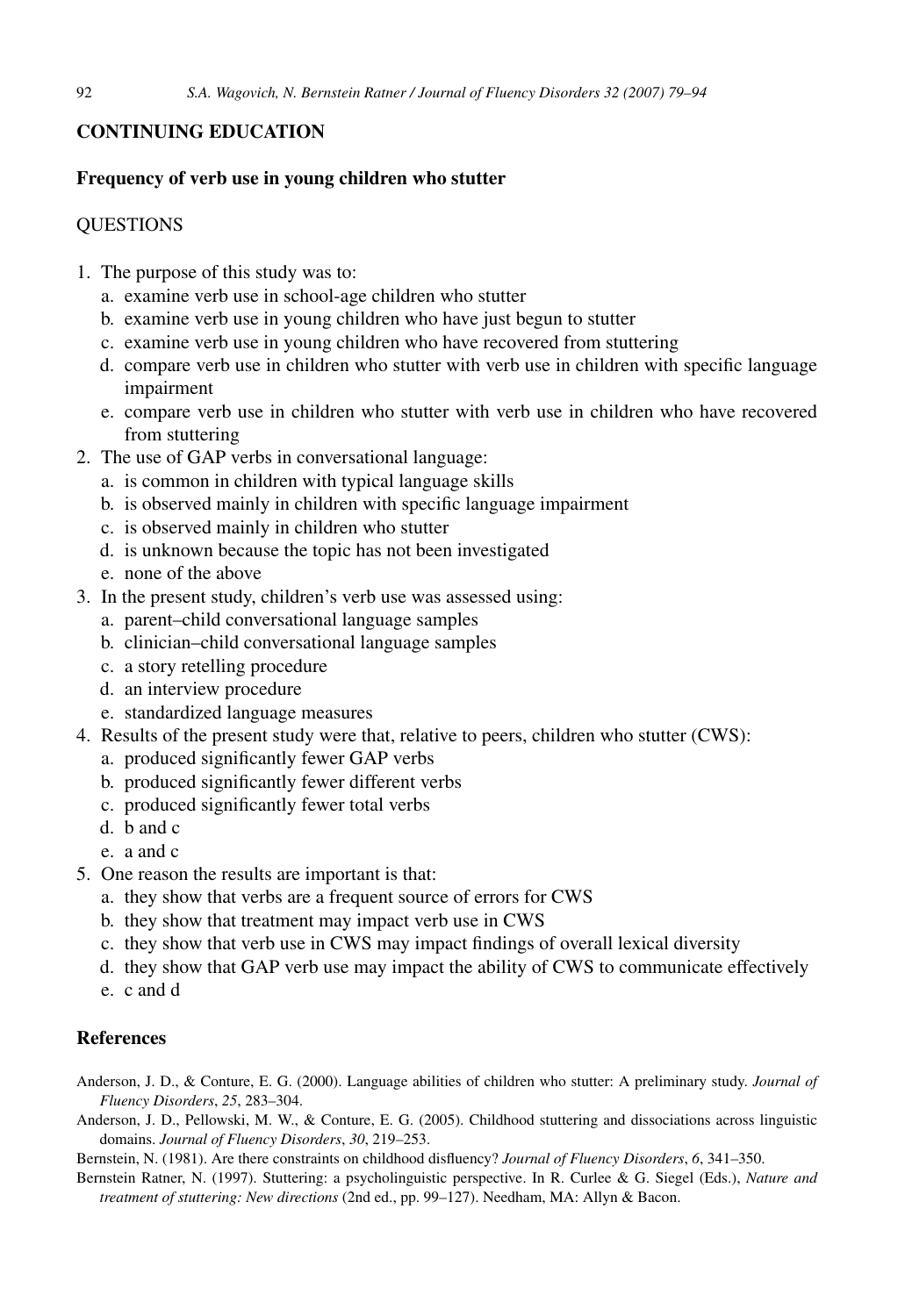- <span id="page-14-0"></span>Bernstein Ratner, N., & Silverman, S. (2000). Parental perceptions of children's communicative development at stuttering onset. *Journal of Speech, Language, and Hearing Research*, *43*, 1252–1263.
- Bloodstein, O. (1995). *A handbook on stuttering*. San Diego: Singular Publishing Group.
- Bonelli, P., Dixon, M., Bernstein Ratner, N., & Onslow, M. (2000). Pre- and post-treatment characteristics of adult-child interactions of stuttering program participants. *Clinical Linguistics and Phonetics*, *14*, 427–446.
- Bosshardt, H. G., & Fransen, H. (1996). Online sentence processing in adults who stutter and adults who do not stutter. *Journal of Speech and Hearing Research*, *39*, 785–797.
- Camarata, S., & Leonard, L. B. (1986). Young children pronounce object words more accurately than action words. *Journal of Child Language*, *13*, 51–65.
- Campbell, A. L., & Tomasello, M. (2001). The acquisition of English dative constructions. *Applied Psycholinguistics*, *22*, 253–267.
- Carroll, J. B., Davies, P., & Richman, B. (1971). *The American heritage word frequency book*. Boston: American Heritage Publishing Company.
- Cuadrado, E. M., & Weber-Fox, C. M. (2003). Atypical syntactic processing in individuals who stutter: Evidence from event-related brain potentials and behavioral measures. *Journal of Speech, Language, and Hearing Research*, *46*, 960–976.
- De Nil, L. F., Kroll, R. M., & Houle, S. (2001). Functional neuroimaging of cerebellar activation during single word reading and verb generation in stuttering and nonstuttering adults. *Neuroscience Letters*, *302*, 77–80.
- Dunn, L. M., & Dunn, L. M. (1981). *Peabody picture vocabulary test revised*. Circle Pines, MN: American Guidance Service.
- Gardner, M. (1990). *Expressive one-word picture vocabulary test revised*. Austin, TX: Pro-Ed.
- Gentner, D. (1978). On relational meaning: The acquisition of verb meaning. *Child Development*, *49*, 988– 998.
- Gentner, D. (1982). *Why nouns are learned before verbs: Linguistic relativity versus natural partitioning* (Technical Report No. 257). Urbana, IL: Center for the Study of Reading, University of Illinios at Urbana-Champaign.
- Gleitman, L. R., Cassidy, K., Nappa, R., Papafragou, A., & Trueswell, J. C. (2005). Hard words. *Language and Learning Development*, *1*, 23–64.
- Goldberg, A. E. (1999). The emergence of the semantics of argument structure constructions. In B. MacWhinney (Ed.), *The emergence of language* (pp. 197–212). Mahwah, NJ: Lawrence Erlbaum Associates.
- Gropen, J. (2000). Methods for studying the production of argument structure in children and adults. In L. Menn & N. Bernstein Ratner (Eds.), *Methods for studying language production* (pp. 95–113). Mahwah, NJ: Lawrence Erlbaum Associates.
- Hall, N. E. (2004). Lexical development and retrieval in treating children who stutter. *Language, Speech, and Hearing Services in Schools*, *35*, 57–69.
- Hess, C. K., Haug, H. T., & Landry, R. G. (1989). The reliability of type-token ratios for the oral language of school age children. *Journal of Speech and Hearing Research*, *32*, 536–540.
- Hess, C. K., Sefton, K. M., & Landry, R. G. (1986). Sample size and type-token ratios for oral language of preschool children. *Journal of Speech and Hearing Research*, *29*, 129–134.
- Kelly, D. J. (1997). Patterns in verb use by preschoolers with normal language and specific language impairment. *Applied Psycholinguistics*, *18*, 199–218.
- Klee, T. (1992). Developmental and diagnostic characteristics of quantitative measures of children's language production. *Topics in Language Disorders*, *12*(2), 28–41.
- Lidz, J., & Gleitman, L. R. (2004). Argument structure and the child's contribution to language learning. *Trends in Cognitive Sciences*, *8*, 157–161.
- Logan, K. J. (2001). The effect of syntactic complexity upon the speech fluency of adolescents and adults who stutter. *Journal of Fluency Disorders*, *26*, 85–106.
- MacWhinney, B. (2000). *The CHILDES project: Tools for analyzing talk* (2nd ed.). Hillsdale, NJ: Lawrence Erlbaum Associates.
- Malvern, D. D., & Richards, B. J. (1997). A new measure of lexical diversity. In A. Ryan & A. Wray (Eds.), *Evolving models of language* (pp. 58–71). Clevedon: Multilingual Matters.
- Malvern, D. D., Richards, B. J., Chipere, N., & Duran, P. (2004). *Lexical diversity and language development: Quantification and assessment*. New York: Palgrave Macmillan.
- Murray, H., & Reed, C. (1977). Language abilities of preschool stuttering children. *Journal of Fluency Disorders*, *2*, 171–176.
- Onslow, M., Bernstein Ratner, N., & Packman, A. (2001). Changes in linguistic variables during operant, laboratory control of stuttering in children. *Clinical Linguistics and Phonetics*, *15*, 651–662.